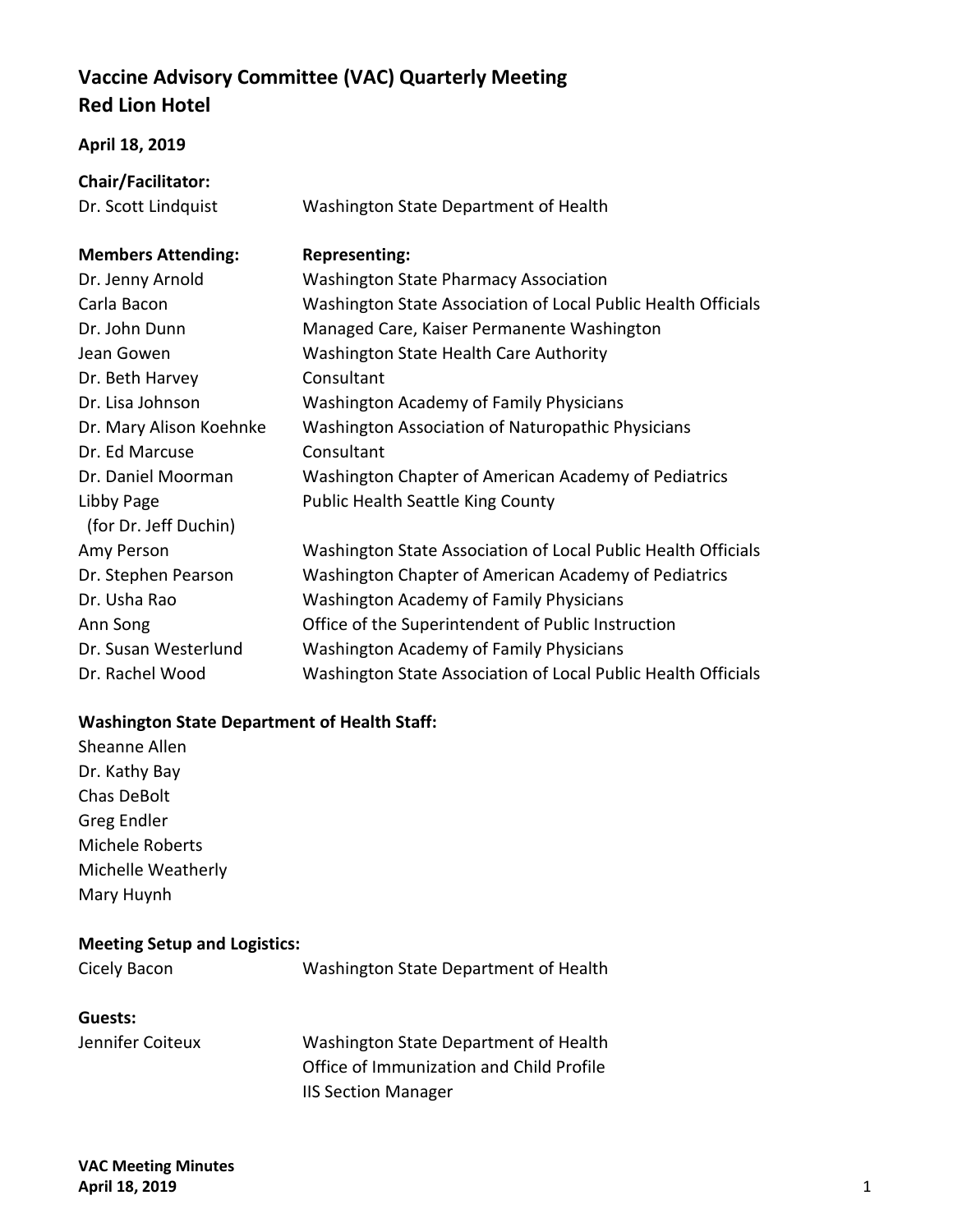| <b>Agenda Item</b>                           | <b>Presented Information</b>                                                                       | <b>Member Discussion</b> |  |
|----------------------------------------------|----------------------------------------------------------------------------------------------------|--------------------------|--|
| Welcome,                                     | VAC Chair gave a statement welcoming members, guests, and the public for attending the             |                          |  |
| Introductions,                               | meeting and asked them to sign in, gave an overview of the meeting expectations and                |                          |  |
| <b>Announcements</b>                         | processes, including the timing for public comment and notice about room capacity. The chair       |                          |  |
|                                              | also introduced new VAC member, Dr. Usha Rao, who is joining VAC representing the                  |                          |  |
| Dr. Scott                                    | Washington Academy of Family Physicians (WAFP). Dr. Rao's CV is in the packet. This is Dr. Lisa    |                          |  |
| <b>Lindquist sitting</b>                     | Johnson's last meeting, who has represented WAFP on this committee. The chair recognized           |                          |  |
| in for Kathy Lofy                            | and thanked Lisa for her valuable service to the committee.                                        |                          |  |
|                                              |                                                                                                    |                          |  |
|                                              | The chair also introduced Jennifer Coiteux who joined the Office of Immunization and Child         |                          |  |
|                                              | Profile in November as the new Immunization Information System (IIS) manager.                      |                          |  |
| <b>Conflict of</b>                           | Ask members if they have any conflicts of interests to declare based on policy statement.          |                          |  |
| <b>Interest</b>                              |                                                                                                    |                          |  |
| <b>Declaration</b>                           | None to declare                                                                                    |                          |  |
| (Handout)                                    |                                                                                                    |                          |  |
|                                              |                                                                                                    |                          |  |
| <b>Michelle</b>                              |                                                                                                    |                          |  |
| <b>Weatherly, OICP</b>                       |                                                                                                    |                          |  |
| <b>Senior Policy</b>                         |                                                                                                    |                          |  |
| Analyst                                      |                                                                                                    |                          |  |
|                                              |                                                                                                    |                          |  |
| <b>Approval of</b><br><b>Meeting Minutes</b> | Ask members to review and provide feedback or approve.                                             |                          |  |
| (Handout)                                    |                                                                                                    |                          |  |
|                                              |                                                                                                    |                          |  |
| <b>All Members</b>                           | Approved                                                                                           |                          |  |
| <b>OICP General</b>                          | Michele reviewed the program update handout and highlighted a few items.                           |                          |  |
| Update                                       |                                                                                                    |                          |  |
| (Handout)                                    | Clark County measles outbreak started at the same time as the beginning of legislative session.    |                          |  |
|                                              |                                                                                                    |                          |  |
| Michele Roberts,                             | HB 1638 was introduced by the representative for Clark County in response to the measles           |                          |  |
| <b>OICP Director</b>                         | outbreak. This was not DOH requested legislation. It previously passed out of the House and        |                          |  |
|                                              | last night passed out of the Senate (25 yay 22 nay). The Senate version is slightly different than |                          |  |
|                                              | the version that passed the House. Concurrence vote will be next. If passed, we expect the         |                          |  |
|                                              | Governor to sign the bill. He has already said he supports this legislation. These decisions are   |                          |  |
|                                              | not taking lightly but hope this is a good step to keep our communities protected.                 |                          |  |
|                                              | Once the final bill is signed by the Governor, we will communicate broadly with schools,           |                          |  |
|                                              | providers, and the public, including sample letters for families.                                  |                          |  |
|                                              |                                                                                                    |                          |  |
|                                              |                                                                                                    |                          |  |
|                                              | Legislation for Foundational public health services, which modernizes how the state defines        |                          |  |
|                                              | and pays for these governmental public health services, and passed and has been signed by the      |                          |  |
|                                              | Governor. No final information about the funding and final budget for that bill as of yet.         |                          |  |
|                                              | Session ends April 28 <sup>th</sup> .                                                              |                          |  |
|                                              |                                                                                                    |                          |  |
|                                              | SBOH and DOH work on rulemaking regarding school and child care immunization compliance.           |                          |  |
|                                              | Scope includes ACIP schedule reference update, immunization documentation, and conditional         |                          |  |
|                                              | status. Next step is to release the draft language that was done through gathering comments        |                          |  |
|                                              | from the Technical Advisory Committee (TAC) and informal public comment. Then the draft            |                          |  |
|                                              | rule changes will be open again for formal comment. This will happen this summer.                  |                          |  |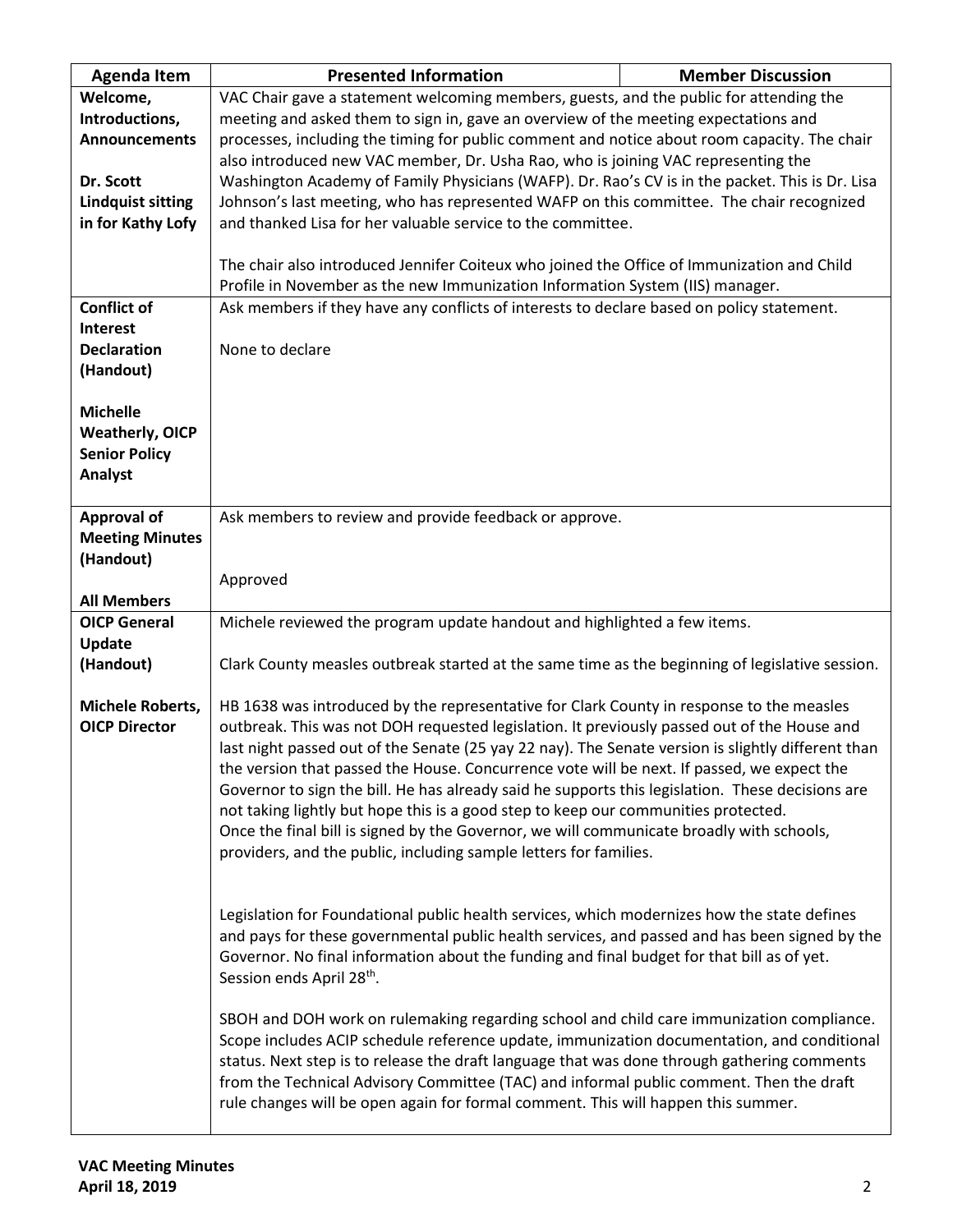| <b>Agenda Item</b>                                                         | <b>Presented Information</b>                                                                                                                                                                                                                                                                                                                                                                                                                                                                                                                                                                                                                                                                                                                                                                                                                                                                                                                                                                                                                                                                                                                                                                                                                                                                                                                                                                                                                                                                                                                                    | <b>Member Discussion</b>                                                                                                                                                                                                                                                                                                                                                                                                                                                                                                                                                                                                                                                                                                                                                                                                                                                                                                       |  |
|----------------------------------------------------------------------------|-----------------------------------------------------------------------------------------------------------------------------------------------------------------------------------------------------------------------------------------------------------------------------------------------------------------------------------------------------------------------------------------------------------------------------------------------------------------------------------------------------------------------------------------------------------------------------------------------------------------------------------------------------------------------------------------------------------------------------------------------------------------------------------------------------------------------------------------------------------------------------------------------------------------------------------------------------------------------------------------------------------------------------------------------------------------------------------------------------------------------------------------------------------------------------------------------------------------------------------------------------------------------------------------------------------------------------------------------------------------------------------------------------------------------------------------------------------------------------------------------------------------------------------------------------------------|--------------------------------------------------------------------------------------------------------------------------------------------------------------------------------------------------------------------------------------------------------------------------------------------------------------------------------------------------------------------------------------------------------------------------------------------------------------------------------------------------------------------------------------------------------------------------------------------------------------------------------------------------------------------------------------------------------------------------------------------------------------------------------------------------------------------------------------------------------------------------------------------------------------------------------|--|
|                                                                            | Excited to share some follow-up from the survey on college immunization requirements that                                                                                                                                                                                                                                                                                                                                                                                                                                                                                                                                                                                                                                                                                                                                                                                                                                                                                                                                                                                                                                                                                                                                                                                                                                                                                                                                                                                                                                                                       |                                                                                                                                                                                                                                                                                                                                                                                                                                                                                                                                                                                                                                                                                                                                                                                                                                                                                                                                |  |
|                                                                            | was completed a couple years ago, and that we shared in a past meeting. Previous to the                                                                                                                                                                                                                                                                                                                                                                                                                                                                                                                                                                                                                                                                                                                                                                                                                                                                                                                                                                                                                                                                                                                                                                                                                                                                                                                                                                                                                                                                         |                                                                                                                                                                                                                                                                                                                                                                                                                                                                                                                                                                                                                                                                                                                                                                                                                                                                                                                                |  |
|                                                                            | survey and follow-up discussions, UW had an informal immunization policy. Now they have an                                                                                                                                                                                                                                                                                                                                                                                                                                                                                                                                                                                                                                                                                                                                                                                                                                                                                                                                                                                                                                                                                                                                                                                                                                                                                                                                                                                                                                                                      |                                                                                                                                                                                                                                                                                                                                                                                                                                                                                                                                                                                                                                                                                                                                                                                                                                                                                                                                |  |
|                                                                            | are handled at their institution.                                                                                                                                                                                                                                                                                                                                                                                                                                                                                                                                                                                                                                                                                                                                                                                                                                                                                                                                                                                                                                                                                                                                                                                                                                                                                                                                                                                                                                                                                                                               |                                                                                                                                                                                                                                                                                                                                                                                                                                                                                                                                                                                                                                                                                                                                                                                                                                                                                                                                |  |
| Immunization<br><b>Data Sources</b><br>(handout)<br><b>Michele Roberts</b> | official policy in place and we commend them for their initiative in revising how immunizations<br>The IIS is a lifetime immunization registry for people of<br>all ages. Immunization rates are calculated using active<br>patients and valid vaccine doses, and gives a point-in-<br>time estimate and real-time medical record data. This<br>data is used to compare within the state, including small<br>areas. However, this source has the potential to<br>underestimate rates.<br>Public and private schools report student immunization<br>data to the department. This data allows the state and<br>the public to track immunization rates by school,<br>district, and more. Reporting data is shared with the<br>CDC each spring. Data is typically posted to department<br>webpages in May. Currently the data is provided by<br>parents to schools and is not verified by a health care<br>provider.<br>Scorecards for schools are intended as a quick glance of<br>their rates. These can help inform school<br>administrators, health care providers and policy makers.<br>National Immunization Survey (NIS) data. This annual<br>data collection survey is done by phone calls to families.<br>Annual survey. It's considered less accurate and has the<br>potential to overestimate and under-represent true<br>vaccination coverage rates.<br>IIS, NIS, and school report data are not comparable<br>because they are not collected in the same way.<br>More information and data are posted on the DOH<br>website at: www.Doh.wa.gov/immdata | How is the user defined? Providers<br>who participate in the Vaccine for<br>Children program. There are 1040<br>providers who participate and<br>report data to the system.<br>Can the IIS communicate with<br>EHRS? Yes - there are well over<br>2000 connections across the state.<br>DOH is Challenged in meeting the<br>demand for data exchange because<br>of a funding gap to address<br>connection capabilities. There are<br>currently over 200 providers on the<br>waitlist.<br>Challenge - two-part last name,<br>sometimes Child Profile uses one<br>name or the other and confuses the<br>system.<br>Data exchange between states is<br>still a challenge. Technology<br>differences and funding are barriers.<br><b>Suggestion regarding Zoster</b><br>vaccination score card - update age.<br>Also concern about ongoing<br>shortage for this vaccine.<br>Supply is increasing and<br>expect to improve in 2020. |  |
|                                                                            | We know that of the distributed vaccine doses for kids,<br>about 98 percent make it back into the IIS each year as<br>a dose administered.                                                                                                                                                                                                                                                                                                                                                                                                                                                                                                                                                                                                                                                                                                                                                                                                                                                                                                                                                                                                                                                                                                                                                                                                                                                                                                                                                                                                                      |                                                                                                                                                                                                                                                                                                                                                                                                                                                                                                                                                                                                                                                                                                                                                                                                                                                                                                                                |  |
|                                                                            | The IIS is still missing some toddler doses for older kids<br>- historical data.                                                                                                                                                                                                                                                                                                                                                                                                                                                                                                                                                                                                                                                                                                                                                                                                                                                                                                                                                                                                                                                                                                                                                                                                                                                                                                                                                                                                                                                                                |                                                                                                                                                                                                                                                                                                                                                                                                                                                                                                                                                                                                                                                                                                                                                                                                                                                                                                                                |  |
| <b>Member</b><br><b>Updates</b>                                            | Thank you to Dr. Arnold and her organization's support<br>during the measles outbreak, including helping<br>understand immunoglobulin supply.                                                                                                                                                                                                                                                                                                                                                                                                                                                                                                                                                                                                                                                                                                                                                                                                                                                                                                                                                                                                                                                                                                                                                                                                                                                                                                                                                                                                                   |                                                                                                                                                                                                                                                                                                                                                                                                                                                                                                                                                                                                                                                                                                                                                                                                                                                                                                                                |  |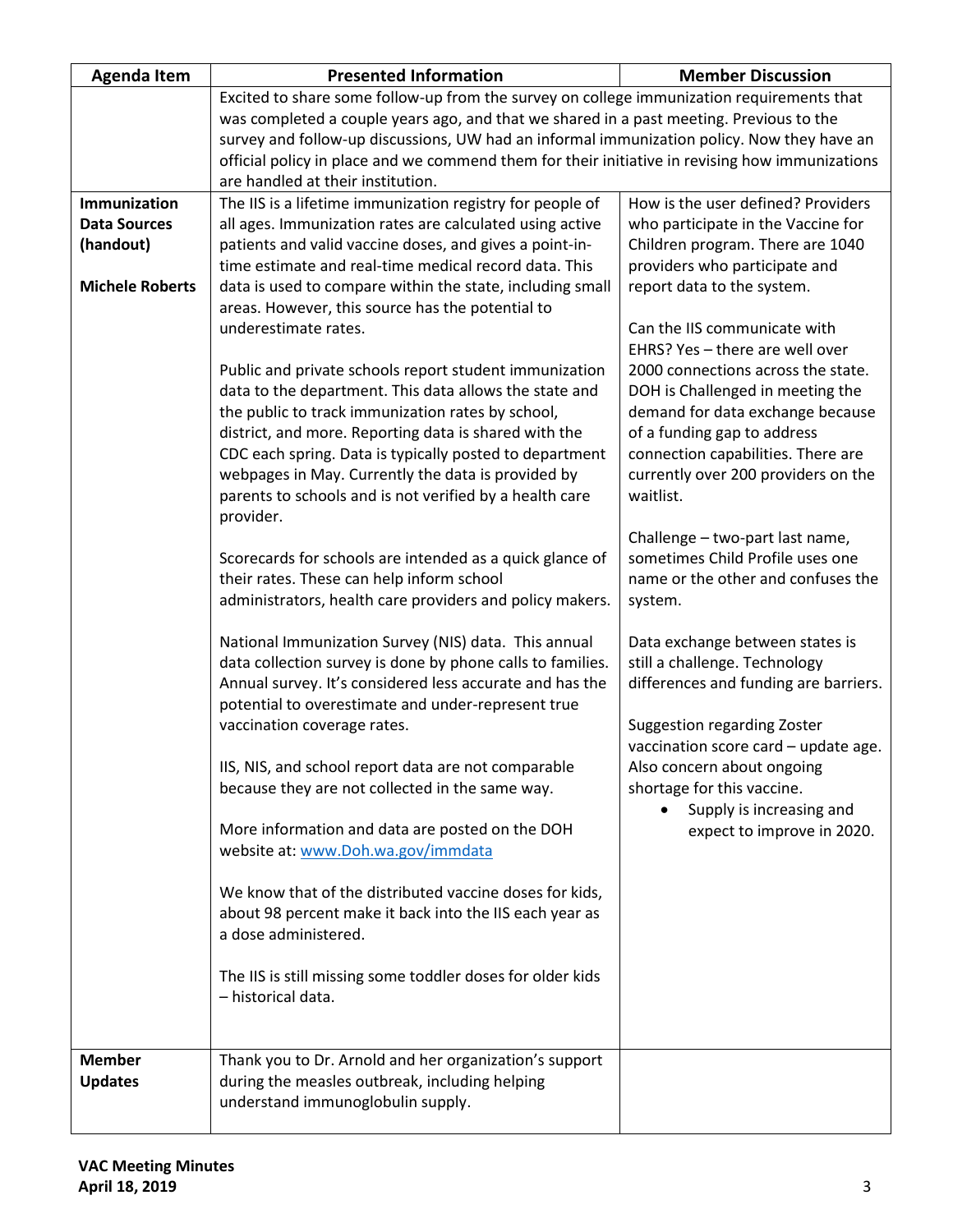| <b>Agenda Item</b>                       | <b>Presented Information</b>                                                                                                                                                                                                                       | <b>Member Discussion</b> |  |
|------------------------------------------|----------------------------------------------------------------------------------------------------------------------------------------------------------------------------------------------------------------------------------------------------|--------------------------|--|
|                                          | Thank you for the support to Clark Co. during the<br>outbreak - specifically Chas, Scott, and the lab. A lot of<br>testing and it was very helpful. It takes a village - thank<br>you.                                                             |                          |  |
|                                          | Staff worked 130 days straight w/o a day off.                                                                                                                                                                                                      |                          |  |
|                                          | Madigan connections with preventive medicine helped<br>with military medical databases.                                                                                                                                                            |                          |  |
|                                          | Members mentioned concern regarding the Tdap<br>immunization requirement for child care workers and<br>volunteers with regard to coverage. Some may have<br>payment issues.                                                                        |                          |  |
|                                          | Questions around Medicaid reimbursement - contact<br>Jean Gowen at the Health Care Authority or DOH staff.                                                                                                                                         |                          |  |
| <b>Vaccine Supply</b>                    | Vaccine loss policy regarding storage and accountability has been shared with providers.                                                                                                                                                           |                          |  |
| and Distribution<br><b>Sheanne Allen</b> | Vaccine choice started on Monday and goes through the end of the month. October was the<br>first time Men B was available on the order set.                                                                                                        |                          |  |
|                                          | Website with a timeline, explanation of choice is being developed now. An FAQ will be<br>included to help answer questions for providers.                                                                                                          |                          |  |
|                                          | Hep B is still on allocation. We continue to be able to fill every order in Washington. May not<br>be preference but they are being filled. The vaccine is interchangeable.                                                                        |                          |  |
|                                          | We are in the midst of an investigation of Hep B outbreak in eastern Washington. IV drug user<br>and homeless population. Mainly 20 yrs and older. Not kids.                                                                                       |                          |  |
|                                          | Hep A is also on allocation. We haven't seen an outbreak like other states but are watching<br>closely.                                                                                                                                            |                          |  |
|                                          | Year-end data shared with the over 1000 provider sites that participate in the Childhood<br>Vaccine Program, included comparison to other provider's data.<br>2% state wastage.<br>$\bullet$                                                       |                          |  |
|                                          | Last year 1.4%. This year's increase due to changes in policy that better tracked                                                                                                                                                                  |                          |  |
|                                          | wastage.<br>Flu waste - doesn't include what was unordered at McKesson. This data of 1.3%<br>represents what providers returned.                                                                                                                   |                          |  |
|                                          | Men B - Added to the order form last October. We heard that it would be easier to have it all<br>in one place. VAC approved revised MenB guidance and it has been updated on our website.                                                          |                          |  |
|                                          | We've gotten some questions and suggestions about IIS forecasting for Men B. There<br>٠<br>are issues with functionality. It's going to take some work to fix - not a big priority but<br>will revisit and survey VAC regarding how to prioritize. |                          |  |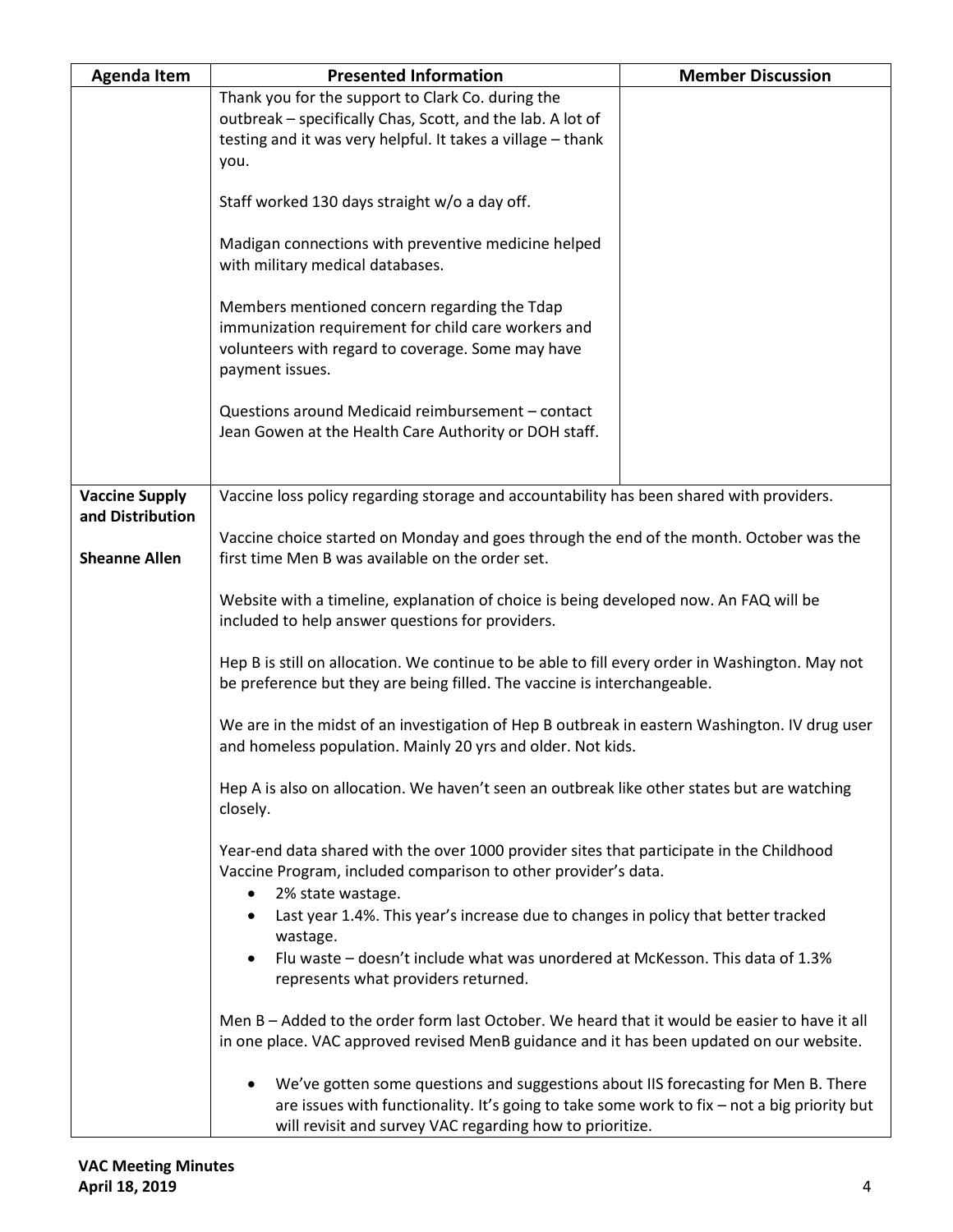| <b>Agenda Item</b>                  | <b>Presented Information</b>                                                                                                                                                                                                                                                                                                                                                                                                | <b>Member Discussion</b>                                                              |  |
|-------------------------------------|-----------------------------------------------------------------------------------------------------------------------------------------------------------------------------------------------------------------------------------------------------------------------------------------------------------------------------------------------------------------------------------------------------------------------------|---------------------------------------------------------------------------------------|--|
|                                     | $\bullet$<br>increase, we will notify the WVA.                                                                                                                                                                                                                                                                                                                                                                              | Ordering update. There was a slight increase in ordering for Men B. If there is a big |  |
|                                     | ACTION: Member request for a breakdown of Washington Men B cases by age and college.<br>Sent out the provider survey about flu vaccine and received 300 responses. Less demand for<br>multi-dose flu vaccine and more demand for single dose. Will continue to offer nasal spray flu<br>vaccine. We plan to offer a cell-based flu vaccine as a pilot project; we are looking for<br>providers interested in participating. |                                                                                       |  |
|                                     |                                                                                                                                                                                                                                                                                                                                                                                                                             |                                                                                       |  |
| <b>Advisory</b>                     | Human Papillomavirus (HPV) Vaccine:                                                                                                                                                                                                                                                                                                                                                                                         |                                                                                       |  |
| <b>Committee on</b>                 | Current recommendations for universal vaccination pre-teens through age 26 for<br>$\bullet$                                                                                                                                                                                                                                                                                                                                 |                                                                                       |  |
| <b>Immunization</b>                 | females and 21 for males.                                                                                                                                                                                                                                                                                                                                                                                                   |                                                                                       |  |
| <b>Practices</b>                    | FDA approved for ages 27-45.<br>٠                                                                                                                                                                                                                                                                                                                                                                                           |                                                                                       |  |
| <b>Updates</b>                      | Discussion of science regarding development of precancerous state following exposure<br>$\bullet$                                                                                                                                                                                                                                                                                                                           |                                                                                       |  |
|                                     | for women and possibility of extending recommendation up to age 45 years.                                                                                                                                                                                                                                                                                                                                                   |                                                                                       |  |
| Dr. Kathy Bay,<br>Manager, Clinical | Anticipate vote at June 2019 meeting.<br>$\bullet$                                                                                                                                                                                                                                                                                                                                                                          |                                                                                       |  |
| and Quality                         | <b>Pneumococcal Vaccines:</b>                                                                                                                                                                                                                                                                                                                                                                                               |                                                                                       |  |
| <b>Assurance</b>                    | Discussion of issues related to use of PCV13. Two options for recommendations were<br>$\bullet$<br>discussed:                                                                                                                                                                                                                                                                                                               |                                                                                       |  |
| <b>Section</b>                      | Stop recommending PCV13 for adults age 65 years or older<br>$\circ$<br>Use individual clinical decision-making (PCV13 and PPV23)<br>$\circ$<br>Continue current approach.<br>$\circ$                                                                                                                                                                                                                                        |                                                                                       |  |
|                                     | Anticipate vote at June 2019 meeting.<br>$\circ$<br>Influenza:<br>Review of case control study 2005-2006 and 2006-2007 (Vaccine Safety Datalink<br>$\bullet$<br>Project) found no association between spontaneous abortion and inactivated influenza<br>vaccine receipt in a 28 day risk window (Irving, Obst Gyn 2013).                                                                                                    |                                                                                       |  |
|                                     |                                                                                                                                                                                                                                                                                                                                                                                                                             |                                                                                       |  |
|                                     | Second CDC funded case-control study (Vaccine Safety Datalink Project) in 2010-2011<br>$\bullet$<br>and 2011-2012 seasons; 2012-2013, 2013-2014 and 2014-2015). Large study, N=2762<br>found no significant association between influenza vaccine receipt and SAB.<br>ACIP continues to recommend influenza vaccination for pregnant women unless there                                                                     |                                                                                       |  |
|                                     | is a contraindication for a different reason.                                                                                                                                                                                                                                                                                                                                                                               |                                                                                       |  |
|                                     | Combined vaccines:                                                                                                                                                                                                                                                                                                                                                                                                          |                                                                                       |  |
|                                     | New pediatric hexavalent vaccine: Diphtheria, tetanus, pertussis, polio, hepatitis B,<br>$\bullet$<br>and Haemophilus influenza type B (Hib).<br>Ages 2, 4, and 6 months of age<br>$\circ$                                                                                                                                                                                                                                  |                                                                                       |  |
|                                     | Consideration if should be preferentially recommended for the American<br>$\circ$<br>Indian/Alaskan Native (AI/AN) population.                                                                                                                                                                                                                                                                                              |                                                                                       |  |
|                                     | H. influenza Type b (Hib) in children <5 years old: Pre-Vaccine Era, 1965-1990<br>$\circ$<br>Highest in AI/AN population at a younger age.<br>$\circ$                                                                                                                                                                                                                                                                       |                                                                                       |  |
|                                     | Agreed further review and exploration should be done before a<br>$\circ$<br>recommendation given.                                                                                                                                                                                                                                                                                                                           |                                                                                       |  |
|                                     | <b>MenB Booster Doses</b>                                                                                                                                                                                                                                                                                                                                                                                                   |                                                                                       |  |
|                                     | Persons with complement deficiency, complement inhibitor use, asplenia, or                                                                                                                                                                                                                                                                                                                                                  |                                                                                       |  |
|                                     | microbiologists                                                                                                                                                                                                                                                                                                                                                                                                             |                                                                                       |  |
|                                     | MenB booster dose 1 year following completion of aMenB primary series,<br>$\circ$<br>followed by MenB booster doses every 2-3 years thereafter, for as long as<br>increased risk remains.                                                                                                                                                                                                                                   |                                                                                       |  |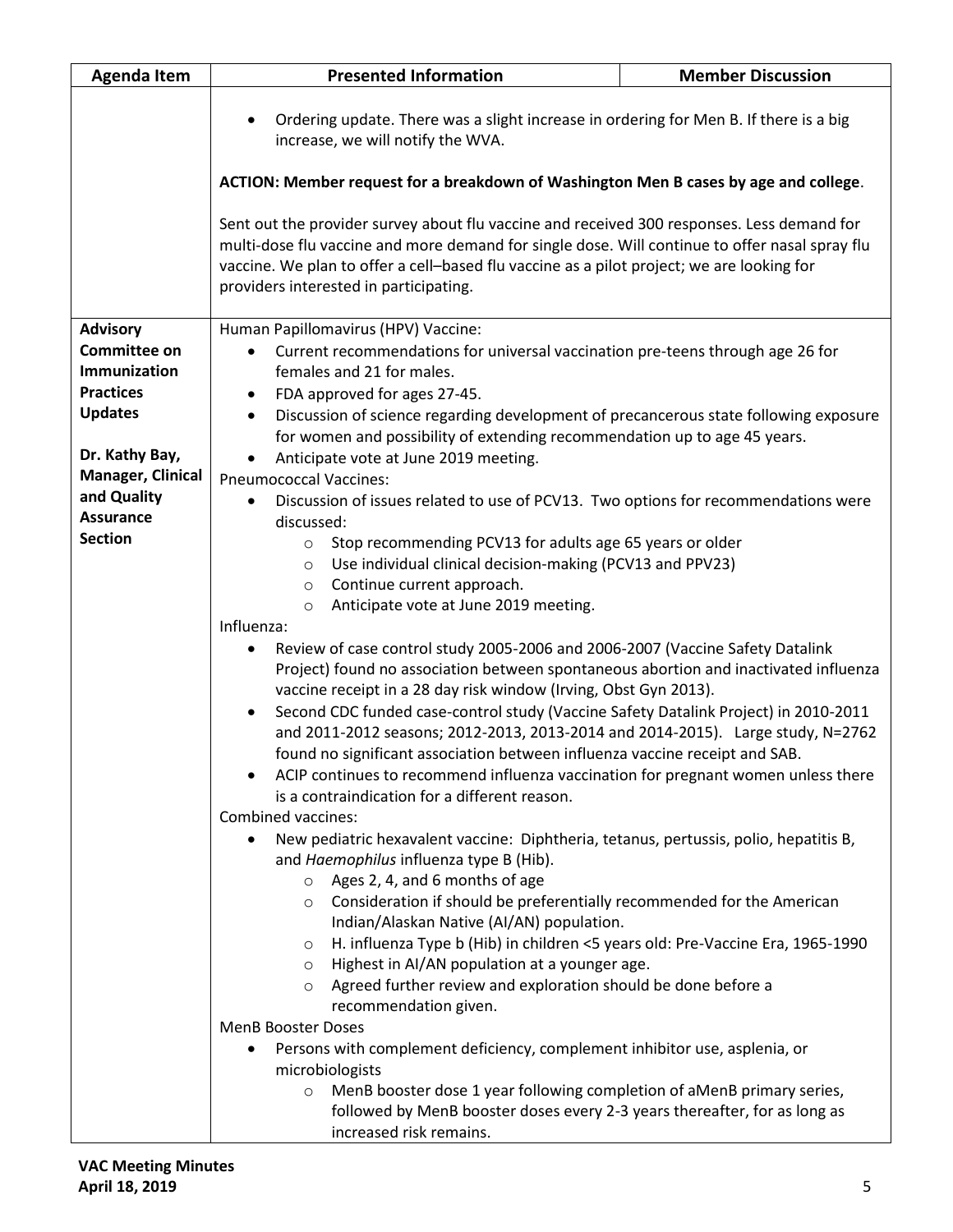| <b>Agenda Item</b> | <b>Presented Information</b>                                                                                                                                                                       | <b>Member Discussion</b> |
|--------------------|----------------------------------------------------------------------------------------------------------------------------------------------------------------------------------------------------|--------------------------|
|                    | Persons at increased risk during an outbreak.<br>$\bullet$                                                                                                                                         |                          |
|                    | One-time Men B booster dose if it has been >1 year since completion of a Men<br>$\circ$                                                                                                            |                          |
|                    | B primary series.                                                                                                                                                                                  |                          |
|                    | A booster dose interval of >6 months may be considered by public health<br>$\circ$                                                                                                                 |                          |
|                    | officials depending on the specific outbreak, vaccination strategy and                                                                                                                             |                          |
|                    | projected duration of elevated risk.                                                                                                                                                               |                          |
|                    |                                                                                                                                                                                                    |                          |
|                    | Zoster vaccines                                                                                                                                                                                    |                          |
|                    | Herpes Zoster (HZ) - Recombinant zoster vaccine (RZV) demand continues to outpace<br>$\bullet$                                                                                                     |                          |
|                    | supply. 8.59 million doses distributed through 2018; more in 2019. >75% among                                                                                                                      |                          |
|                    | Medicare beneficiaries.                                                                                                                                                                            |                          |
|                    | GBS observed events higher than expected with further workup/exploration in<br>$\bullet$                                                                                                           |                          |
|                    | progress. At present, but not confirmed. Further evaluation/review needed prior to                                                                                                                 |                          |
|                    | changing recommendations.                                                                                                                                                                          |                          |
|                    | Plan: FDA exploring options for analysis of GBS following RZV in the CMS database.<br>$\bullet$                                                                                                    |                          |
|                    | CDC will continue to monitor preliminary data and continue enhanced monitoring for                                                                                                                 |                          |
|                    | RZV in VAERS to include review of all GBS reports following RZV.                                                                                                                                   |                          |
|                    | Hepatitis Vaccines: Work group information provided at meeting; no plan identified.                                                                                                                |                          |
|                    | Noted that the Hep A vaccine is largely responsible for the marked reduction in US<br>٠                                                                                                            |                          |
|                    | cases.                                                                                                                                                                                             |                          |
|                    |                                                                                                                                                                                                    |                          |
|                    | Identified adults who are at increased risk for Hep A:<br>٠<br>Less exposure early in life.<br>$\bullet$                                                                                           |                          |
|                    | $\bullet$                                                                                                                                                                                          |                          |
|                    | Low two-dose vaccination coverage for high risk (travelers, chronic liver disease).<br>Outbreaks-shifting epidemiology, person-to-person transmission among unvaccinated<br>$\bullet$              |                          |
|                    | vulnerable populations.                                                                                                                                                                            |                          |
|                    | About 1 million persons living with HIV in the US. Work group review of medical<br>$\bullet$                                                                                                       |                          |
|                    | monitoring project data indicates 40% would not receive the vaccine based on current                                                                                                               |                          |
|                    | recommendations (PWID [Persons Who Inject Drugs] in last 12 months, non-injection                                                                                                                  |                          |
|                    | drug use in past 12 months, MSM in past 12 months, chronic liver disease, clotting<br>factor disorder, or homeless in past 12 months.                                                              |                          |
|                    |                                                                                                                                                                                                    |                          |
|                    |                                                                                                                                                                                                    |                          |
|                    | Japanese Encephalitis (JE) caused by mosquito-borne flavivirus and occurs in most of Asia and<br>parts of Western Pacific; highest risk in rural agricultural areas. Most infections asymptomatic, |                          |
|                    |                                                                                                                                                                                                    |                          |
|                    | but the clinical disease is often severe; 20-30% case fatality with 30-50% of survivors have                                                                                                       |                          |
|                    | sequelae.                                                                                                                                                                                          |                          |
|                    | Traveler risk is low<br>٠                                                                                                                                                                          |                          |
|                    | Reviewed existing recommendations with newly available safety, immunogenicity, and                                                                                                                 |                          |
|                    | travelers risk data.                                                                                                                                                                               |                          |
|                    | Plan:                                                                                                                                                                                              |                          |
|                    | Update MMWR recommendations and reports<br>$\circ$                                                                                                                                                 |                          |
|                    | Revise language to say moving to JE-endemic country to take up residence or<br>$\circ$                                                                                                             |                          |
|                    | long-term (> 1 month) travel or with higher risk areas during shorter term<br>traveler.                                                                                                            |                          |
|                    | Not recommended for travelers with very low risk itineraries.<br>$\circ$                                                                                                                           |                          |
|                    | Age ranges and booster.<br>$\circ$                                                                                                                                                                 |                          |
|                    | Anthrax:                                                                                                                                                                                           |                          |
|                    | Discussion of coverage and which vaccine (AVA [FDA approved] or AV7909 [not                                                                                                                        |                          |
|                    | currently approved] for large-scale event. Language change done for MMWR to allow                                                                                                                  |                          |
|                    | optional use of AV7909 if AVA not available.                                                                                                                                                       |                          |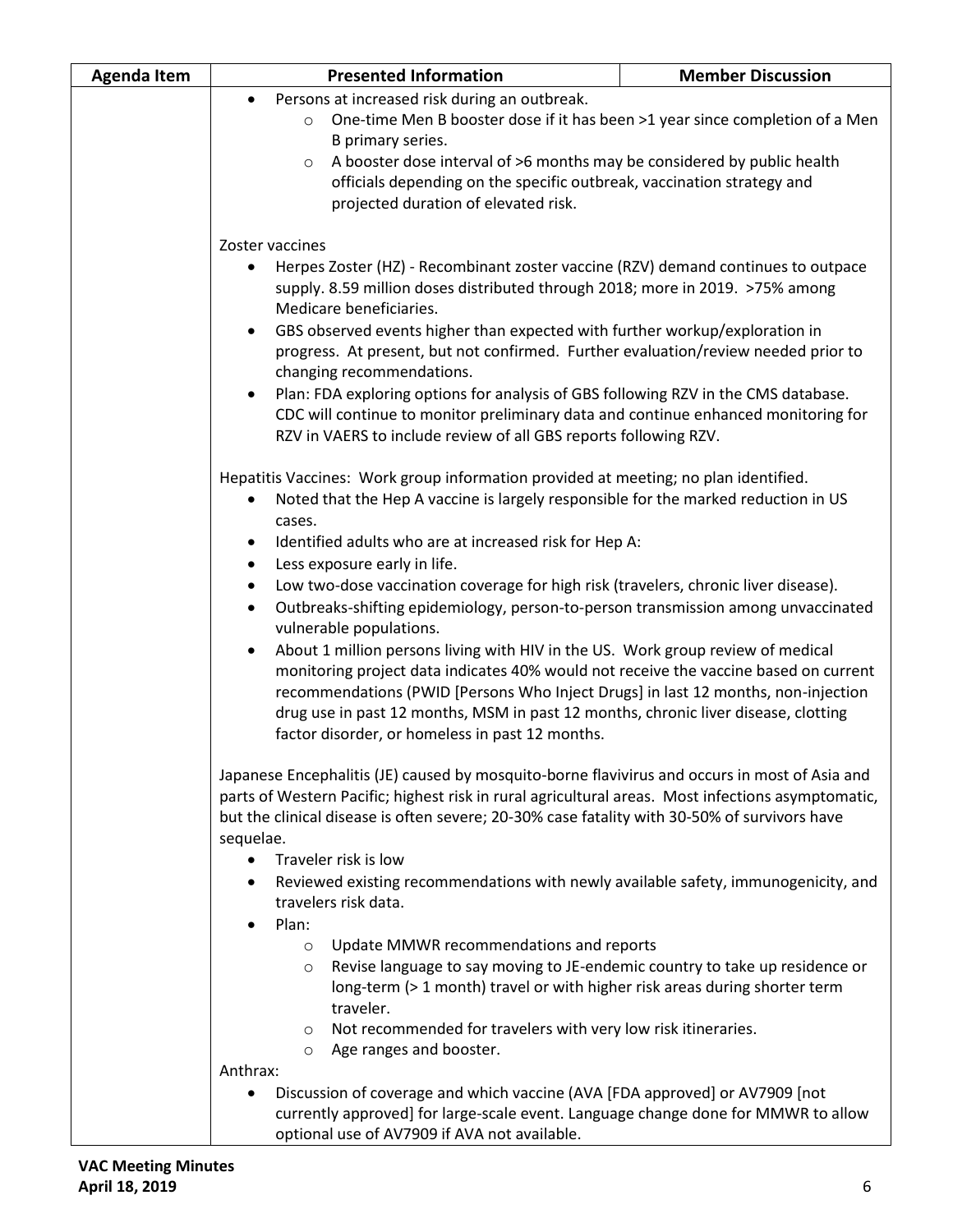| <b>Agenda Item</b>  | <b>Presented Information</b>                                                                        | <b>Member Discussion</b>                                               |
|---------------------|-----------------------------------------------------------------------------------------------------|------------------------------------------------------------------------|
|                     | AVA Pre-Exposure prophylaxis with need for more data identified to change current<br>$\bullet$      |                                                                        |
|                     | practice. Continue current recommendations.                                                         |                                                                        |
|                     | Booster of AVA may be given every three years to persons not currently at high-risk if<br>$\bullet$ |                                                                        |
|                     | previously primed and wish to maintain protection.                                                  |                                                                        |
|                     |                                                                                                     |                                                                        |
| <b>Vaccine</b>      | 2019 measles outbreak and response:                                                                 | Confirm susceptibility to measles?                                     |
| Preventable         | Beginning of January, Clark County announced one                                                    | Started with students with                                             |
| <b>Disease</b>      | confirmed case in an unvaccinated child. By mid-                                                    | exemptions, students in out-of-                                        |
| <b>Surveillance</b> | January Clark County declared a public health                                                       | compliance (OOC) status, and                                           |
| Update              | emergency for the measles outbreak. The Governor                                                    | conditional status to help determine                                   |
|                     | declared a state of emergency on January 25, 2019.                                                  | exclusions. Only excluded if there                                     |
| <b>Chas DeBolt,</b> |                                                                                                     | was an exposure in a school.                                           |
| <b>Senior</b>       | In response, DOH instituted department-wide Incident                                                | Families were very cooperative.                                        |
| Epidemiologist      | Management Structure to assist with disease                                                         |                                                                        |
|                     | investigations and deploy an epidemiology strike team                                               | Vaccination response happened                                          |
| Dr. Scott           | to Clark County. DOH helped with lab testing, vaccine                                               | through the childhood vaccine                                          |
| Lindquist           | supply and distribution, communications policy<br>engagement, and other efforts to help protect     | program. Weeks of urgent provider<br>orders in Clark County. About six |
| (Presentation)      | communities.                                                                                        | weeks. Peace health and legacy                                         |
|                     |                                                                                                     | health systems did vaccination                                         |
|                     | There were a total of 71 confirmed cases out of 267                                                 | clinics towards the end.                                               |
|                     | that were investigated. The cost of the investigation                                               |                                                                        |
|                     | came in at a combined total exceeding \$1.6 million.                                                | When the risk changes people get                                       |
|                     |                                                                                                     | vaccinated.                                                            |
|                     |                                                                                                     |                                                                        |
|                     |                                                                                                     | Unless there was direct exposure,                                      |
|                     |                                                                                                     | vaccinating early was not done.                                        |
|                     |                                                                                                     | Regarding state recommendations                                        |
|                     |                                                                                                     | for early vaccination of children 12                                   |
|                     |                                                                                                     | months and younger, if we were to                                      |
|                     |                                                                                                     | do that, we would bring it back to                                     |
|                     |                                                                                                     | this committee                                                         |
|                     |                                                                                                     |                                                                        |
|                     |                                                                                                     | Quarantine issue. Only exposed                                         |
|                     |                                                                                                     | people were quarantined. It may                                        |
|                     |                                                                                                     | work if they are not employed but is                                   |
|                     |                                                                                                     | difficult for some people to achieve                                   |
|                     |                                                                                                     | without hardship. However,                                             |
|                     |                                                                                                     | quarantine helped and was a strong                                     |
|                     |                                                                                                     | contributor to ending this outbreak.                                   |
|                     |                                                                                                     |                                                                        |
|                     |                                                                                                     | At least 15-20 infants got IG                                          |
|                     |                                                                                                     | because they were exposed. None                                        |
|                     |                                                                                                     | developed measles.                                                     |
|                     |                                                                                                     | Three pregnant women were                                              |
|                     |                                                                                                     | exposed. There is only a three day                                     |
|                     |                                                                                                     | window for post exposure                                               |
|                     |                                                                                                     | prophylaxis.                                                           |
|                     |                                                                                                     |                                                                        |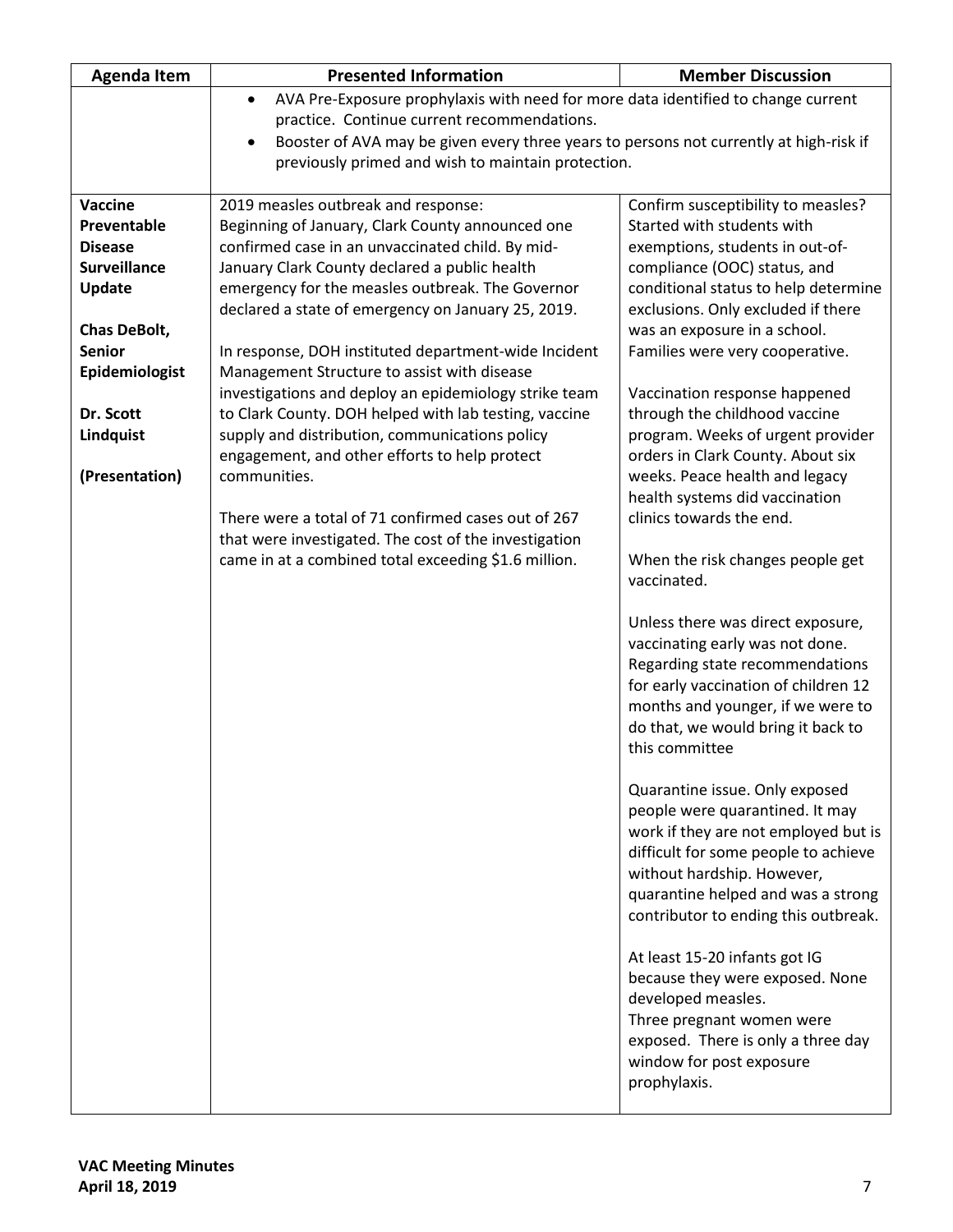| <b>Agenda Item</b>                    | <b>Presented Information</b>                                                                               | <b>Member Discussion</b>                                                      |
|---------------------------------------|------------------------------------------------------------------------------------------------------------|-------------------------------------------------------------------------------|
|                                       |                                                                                                            | We do look at strain and can                                                  |
|                                       |                                                                                                            | identify whether or not it was                                                |
|                                       |                                                                                                            | related to the vaccine strain.                                                |
|                                       |                                                                                                            |                                                                               |
|                                       |                                                                                                            | It is a clinical challenge and balance<br>in judging when to sound the alarm. |
|                                       |                                                                                                            |                                                                               |
|                                       |                                                                                                            | Because this disease was considered                                           |
|                                       |                                                                                                            | eliminated in the US for many years,                                          |
|                                       |                                                                                                            | some providers may have not seen                                              |
|                                       |                                                                                                            | any cases or have difficulty in                                               |
|                                       |                                                                                                            | recognizing symptoms as measles.                                              |
|                                       |                                                                                                            | More education is needed for                                                  |
|                                       |                                                                                                            | providers.                                                                    |
| <b>Connections</b><br>with Pharmacies | Dr. Jenny Arnold - VAC membership - 10 years.                                                              | Pharmacies are great partners in<br>protecting public health and during       |
|                                       | Pharmacies $-3^{rd}$ most common health care provider.                                                     | a disaster response.                                                          |
| Dr. Jenny Arnold                      | Bring them into the system. First line of disease                                                          |                                                                               |
|                                       | recognition.                                                                                               | More people got vaccinated                                                    |
| <b>Jennifer Coiteux</b>               |                                                                                                            | through the pharmacy than in mass                                             |
|                                       | 93% of Americans live within five miles of a pharmacy                                                      | vaccination clinics during the                                                |
|                                       | and visit at least 1.9 times per week.                                                                     | measles outbreak.                                                             |
|                                       | Washington was the first state to allow vaccine                                                            |                                                                               |
|                                       | administration in 1979, the first to have a collaborative                                                  |                                                                               |
|                                       | therapy agreement, no limits in for age of vaccine<br>administration, and pharmacists began vaccinating in |                                                                               |
|                                       | 1994.                                                                                                      |                                                                               |
|                                       |                                                                                                            |                                                                               |
|                                       | Pharmacists are open to referrals and partnership:                                                         |                                                                               |
|                                       | Encourage registry use or refer them to Dr.                                                                |                                                                               |
|                                       | Arnold for help.                                                                                           |                                                                               |
|                                       | Include them in quality initiatives.<br>$\bullet$                                                          |                                                                               |
|                                       | Discuss community needs and opportunities for                                                              |                                                                               |
|                                       | intervention.                                                                                              |                                                                               |
|                                       | Washington State law regarding the Immunization                                                            |                                                                               |
|                                       | Information System (IIS):                                                                                  |                                                                               |
|                                       | No state mandate                                                                                           |                                                                               |
|                                       | Implicit consent<br>$\bullet$                                                                              |                                                                               |
|                                       | Opt out state                                                                                              |                                                                               |
|                                       | The IIS is a state-wide web based system, includes                                                         |                                                                               |
|                                       | records for over nine million people, and immunization                                                     |                                                                               |
|                                       | data comes from over 2100 organizations. The majority                                                      |                                                                               |
|                                       | of the state population has a record in the IIS.                                                           |                                                                               |
|                                       | Pharmacies can share data with the IIS through                                                             |                                                                               |
|                                       | electronic data exchange, uploads, and direct data entry                                                   |                                                                               |
|                                       | -53 pharmacy organizations and 752 facilities shared                                                       |                                                                               |
|                                       | data with the IIS in 2018.                                                                                 |                                                                               |
|                                       |                                                                                                            |                                                                               |